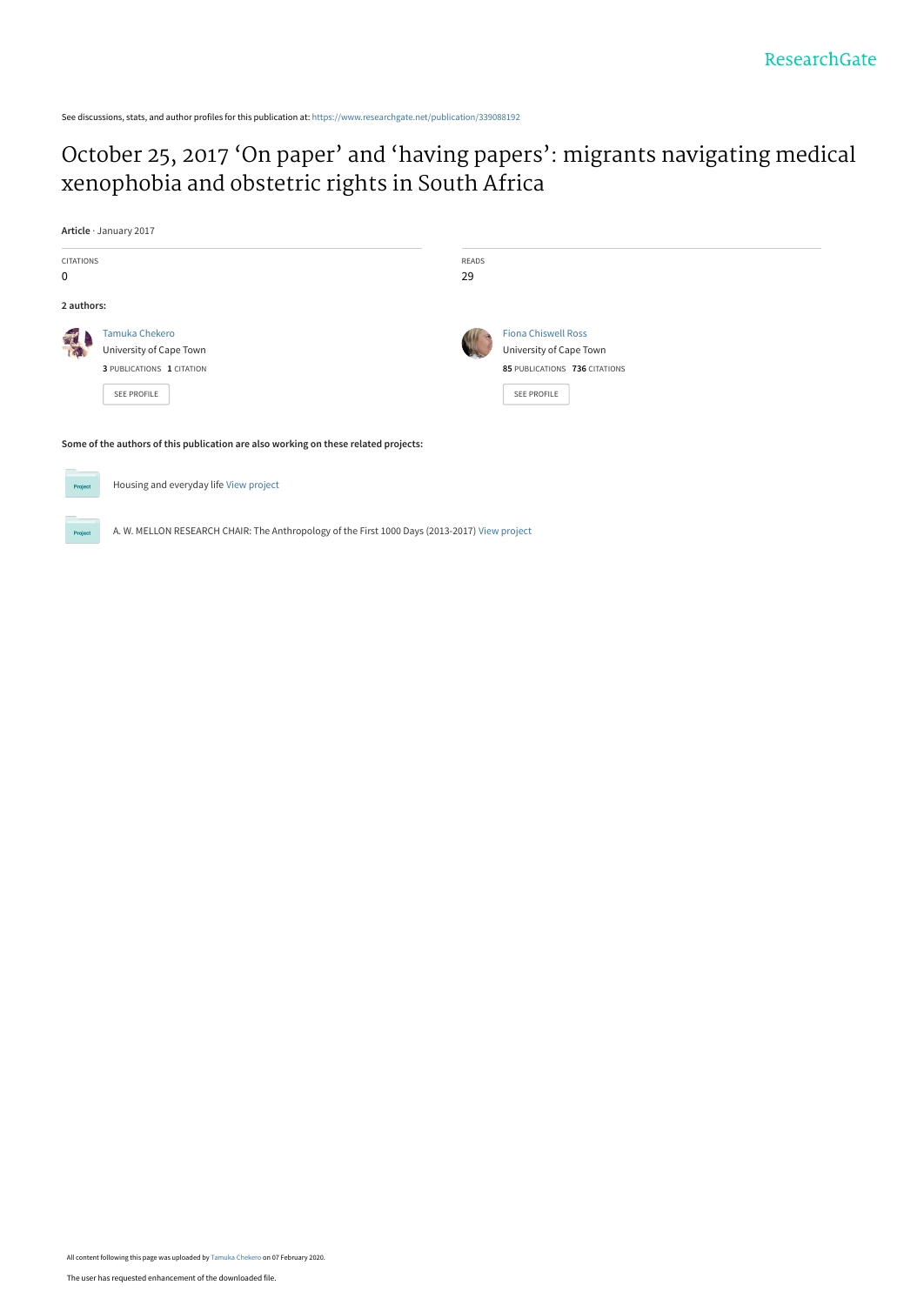<span id="page-1-0"></span><http://somatosphere.net/?p=13847>

# 'On paper' and 'having papers': migrants navigating medical xenophobia and obstetric rights in South Africa

2017-10-25 09:13:16

By Tamuka Chekero and Fiona C. Ross

Chekero met Pauline at a local pharmacy in Giyani, a small town in the north-east of the Limpopo Province of South Africa. The area is best known to foreigners as being close to the famous Kruger National Park, a tourist hotspot famous for 'the Big Five' game to which it is home. It is also an important receiving town for migrants**[\[1\]](#page-1-0)** from neighbouring Zimbabwe and Mozambique, many of whom have left their birthplaces to seek economic and political refuge. In the course of conversation, Pauline described her experience of having been 'prescribed' a caesarean section in 2016. She argued that the c-section would have been medically unnecessary but had been 'prescribed' solely because she could not produce 'papers' (identity documents or refugee papers) that indicated her right to be in South Africa. She said that she went to the local state hospital when her labour began. She was asked to produce identification papers, which she did not have. She waited five hours to be attended to and recalled that practitioners seemed reluctant, attending her only after they had served all other patients who seemed to be citizens. They seemed to be exhausted and ready to leave work, she recalled angrily. They admitted her into the labour room. Having ascertained that she was Zimbabwean, immediately, and without proper procedure and examination, she said, they 'prescribed' her a caesarean section. She pleaded with practitioners to wait. She had already born one child 'naturally' (i.e. vaginally) and was unclear about why the c-section was being proposed. In the midst of deliberations, her baby could not wait any longer and she bore to a 'bouncing baby boy' through vaginal birth.

Pauline and others read the medical insistence on 'c-section' birth as a sign of bias against 'foreigners'. While the medical reasons for prescribing a c-section in Pauline's case are not known, what matters for our discussion is that there is a widespread perception among migrants that state officials perform unnecessary c-sections on migrant women; that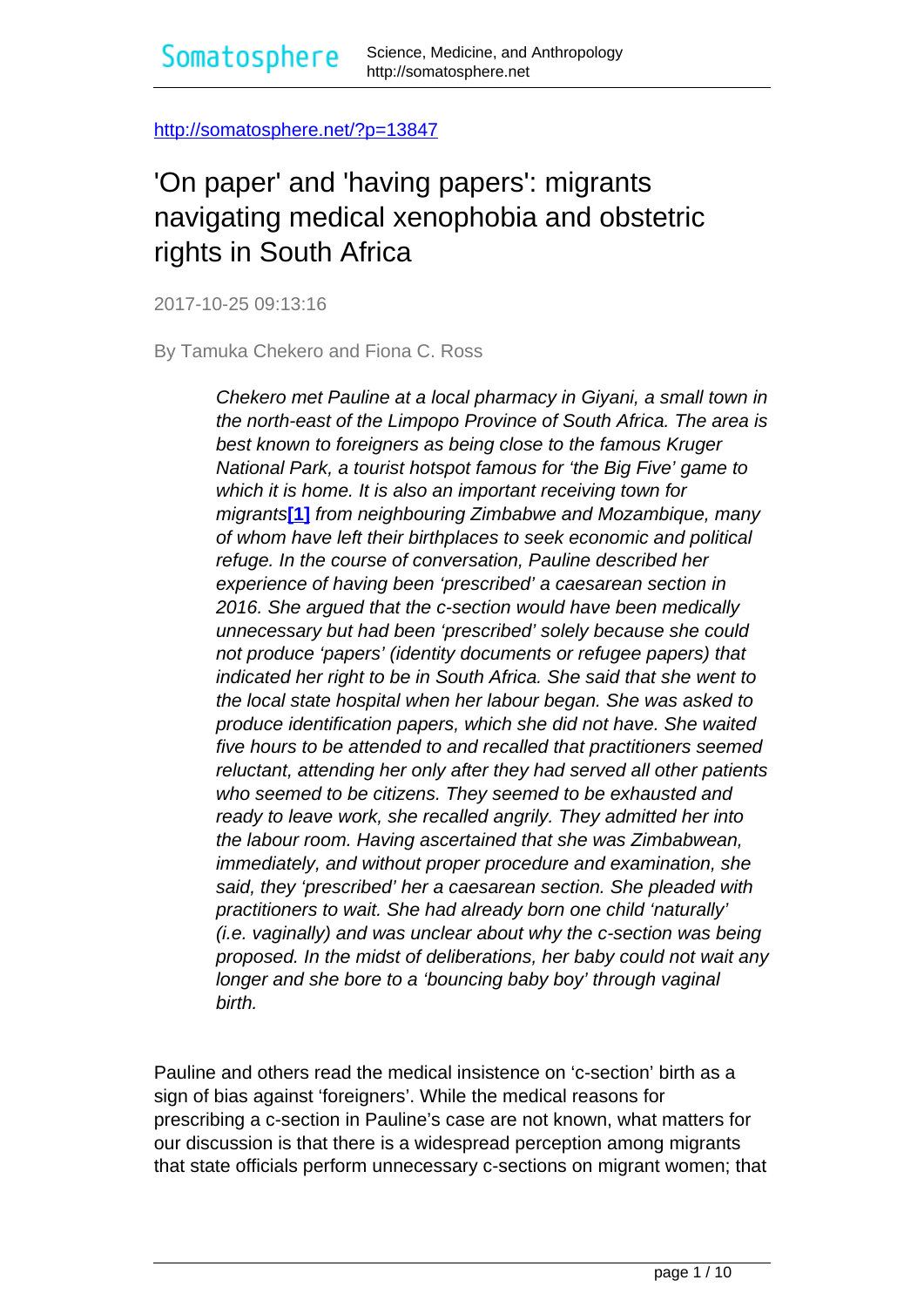<span id="page-2-0"></span>is, that the South African state is routinely involved in obstetric violence against migrants despite its commitments and legal obligations to supporting pregnant women, mothers and infants. Many Zimbabwean nationals among whom in South Africa both on this project and in Chekero's earlier work with the Treatment Action Campaign (TAC 2013-14) shared similar stories of the medical exclusions and routinized humiliations they recurrently encountered in trying to access public health facilities in South Africa, especially when they were 'without papers'.

A recent controversial news report that did the rounds on social and national news media affirmed migrants' beliefs. In June 2017, the Zimbabwean internet newspaper IHarare reported that Francine Ngalula Kalala, a woman from DRC, gave birth on a train at Park Station in the Johannesburg CBD after having been turned away from three hospitals because she was a foreigner (IHarare 2017/06/05, accessed 5 June  $2017$ [ $2$ ]. Responding to the article, which had quickly reached a wide audience, authorities from the Gauteng Health Department said Kalala was not denied access but that she had refused medical advice to have a c-section. The fact that the Francine birthed vaginally, unattended by medical professionals although she had been prescribed a c-section confirmed migrants' fears that the state authorised unnecessary surgical interventions. That the Minister of Health made a statement about this event and ordered an investigation did little to assuage their concerns. There is a growing body of evidence that demonstrates high rates of abuse in medical birthing settings in South Africa in both public and private institutions (see Chadwick 2016). Migrants' beliefs are formed and claims are made against this medical backdrop and in a context in which migrant rights are often undermined, both by host communities and by the state. Crush and Tawodzera (2014: 1) describe the 'negative attitudes and practices of health professionals and employees towards migrants and refugees' as 'medical xenophobia'.

Shuvai, for example, described the hostile reception she received in state hospitals when she was able to access them. She reported having been denied treatment when she could not produce papers identifying her as legally entitled to be in South Africa. When she was successful in accessing health care, she described professional staff as being hostile. She was verbally attacked and called derogatory names like Makwerekwere<sup>[\[3\]](#page-2-0)</sup> or "border jumpers". Nurses described Zimbabweans as 'people that bring diseases to South Africa', 'flood hospitals' and 'exhaust medications'. Shuvai was shocked. She anticipated that medical professionals would offer care not disparagement and rejection. She noted that her experiences of medical attention were considerably worse than that offered to South African citizens whom she met in these institutions. The accusations she reports – that 'foreigners' 'exhaust resources' and 'bring diseases' – are widespread in South Africa. Crush and Tawodzera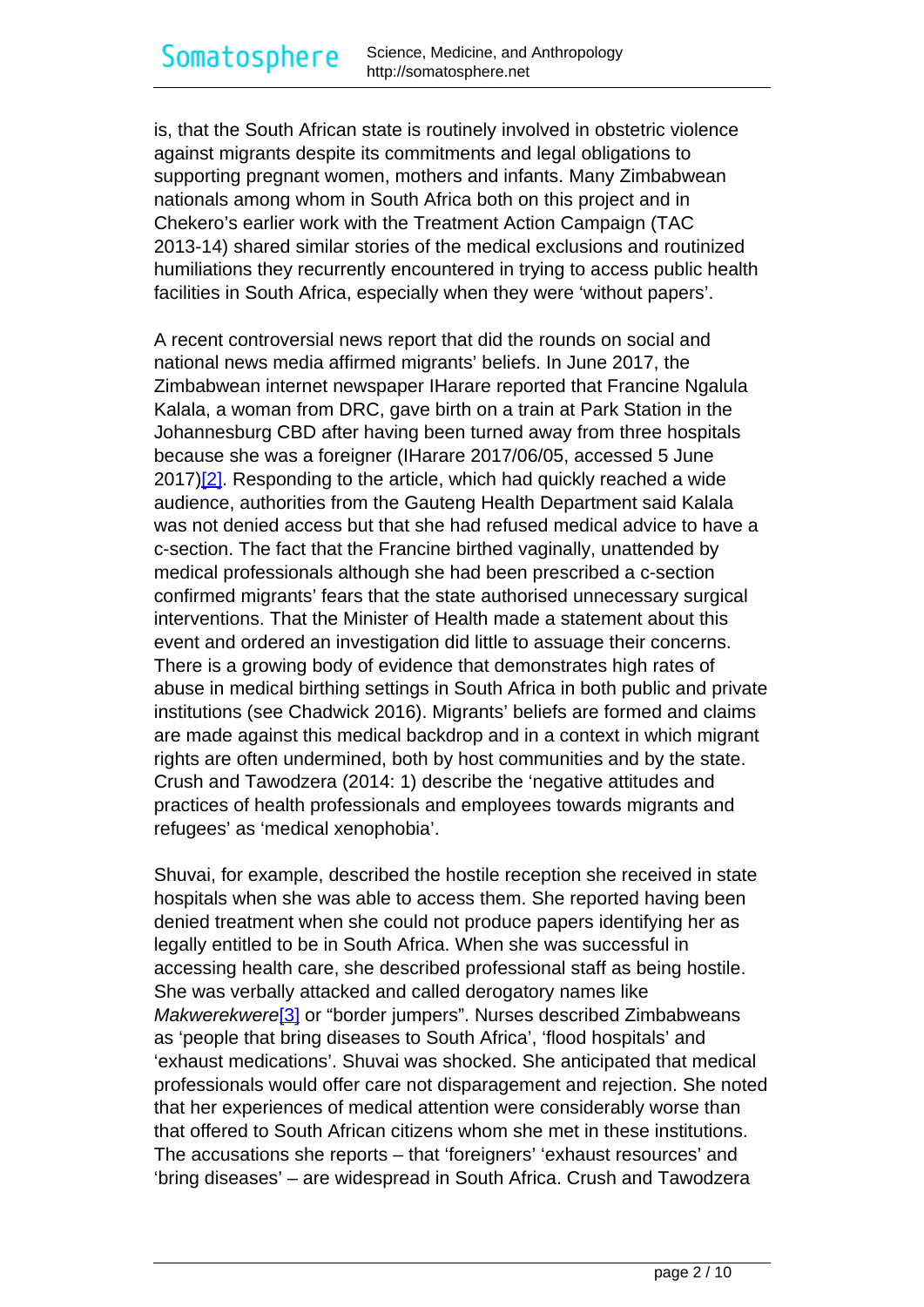<span id="page-3-0"></span>(ibid) cite data from a nationally representative survey by the Southern African Migration Programme (SAMP, 2006) which demonstrates that two thirds of South African nationals sampled for the study hold this perception of migrants. Migrant women frequently described experiences similar to Shuvai's, confirming Crush and Tawodzera's argument that medical xenophobia is rampant in the South African public health facilities.

On paper, that is, in terms of legislation and international protocols to which South Africa is a signatory, pregnant migrants are legally entitled to free reproductive health care and to free primary care for their children under six.  $[4]$  For example, the Section 27 (1 a) of the Constitution of the Republic of South Africa, Act 108 of 1996, states that everyone has the right to have access health care services, including reproductive health care. South Africa is a signatory to the United Nations (UN) Strategic Development Goals (SDGs) (IOM, 2014). These obligate member states to address the health needs of women and children. South Africa is also committed to the resolution on health of migrants adopted during the World Health Assembly (WHA) in May 2008 (IOM, above). It calls upon member states to promote equitable access to health promotion and care for migrants. Antenatal care, routine infant check-ups, specified vaccinations and family planning treatment including HIV and STD are all covered in this care. Despite awareness that 'healthy migration is good for development' (Vearey, 2014: 663), in practice, many migrants confront state officials whose attitudes may be actively anti-(im)migrant, and whose actions may range from offering excellent care to complete neglect and refusal of care. Migrants quickly learn that possessing 'the right papers' is critical in accessing the state health care sector, even though such papers are not required in law for migrants to access reproductive health care.

Globally, migrant rights are increasingly being rolled back. HRW (2009) notes that most migrants have found themselves with limited or without basic human rights fundamental to life: food, shelter, physical security, and access to basic health care. Migrants feel that their rights can be suspended or debased at any time (Mbembe, 2017). Zimbabwean migrants in Giyani are familiar with the list of exclusions described by HRW above. Having arrived in South Africa to escape political persecution and/or to find ways to survive and support family 'back home' in the midst of Zimbabwe's massive economic decline and hyperinflationary environment of the last decade, migrants find themselves constantly at risk of exposure. Indeed, for most Zimbabwean migrants, remaining in South Africa is becoming increasingly procedural. The police regularly put up spontaneous roadblocks to stop vehicles and arrest those who lack 'papers'. The result is to restrain the mobility of migrant women, who frequently told stories about being ill but afraid to access health facilities for fear of arrest en route. Mbembe (2017) shows how such scenarios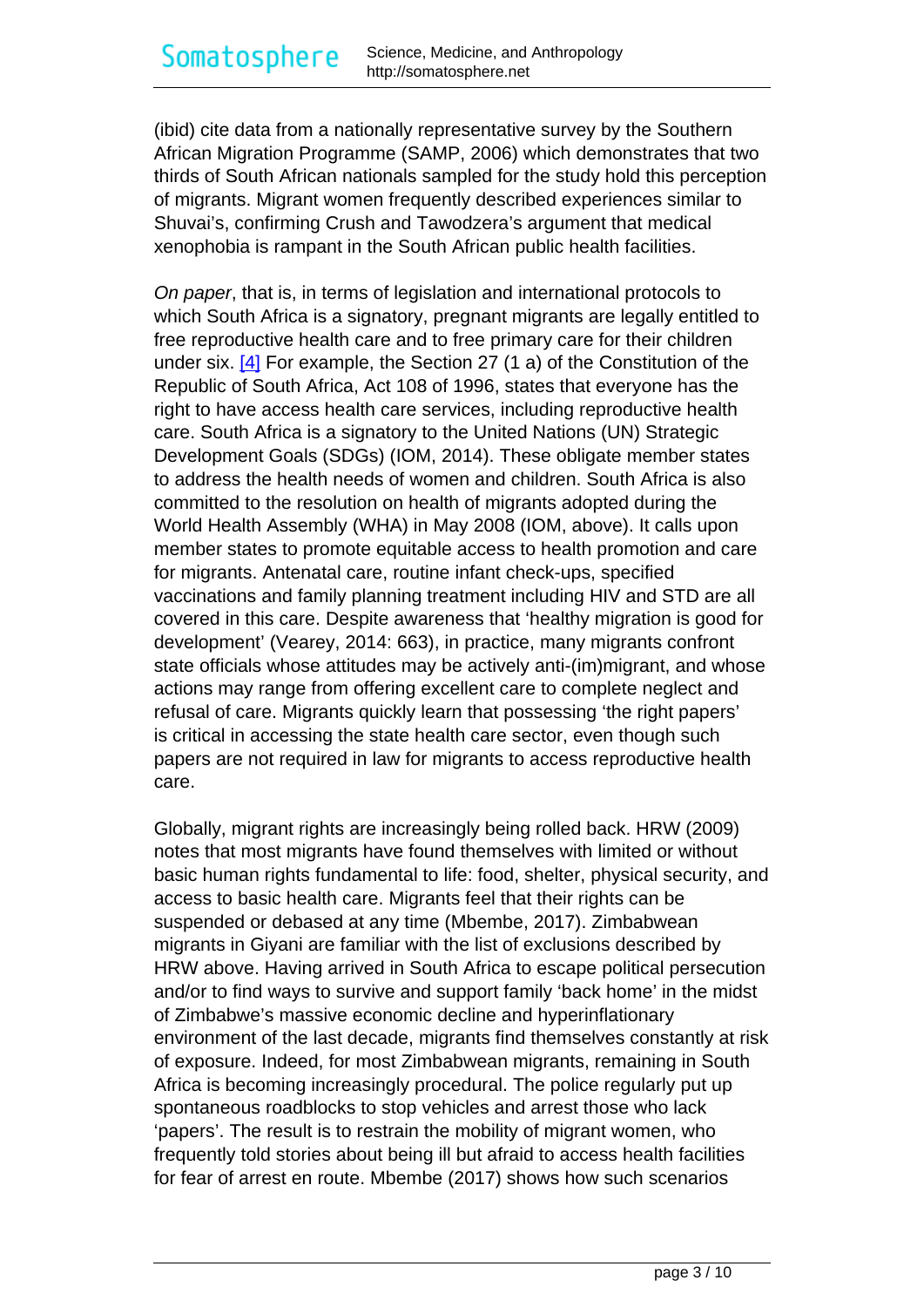<span id="page-4-0"></span>build on a long history of regulation and restriction of migrants, arguing that we should see this as the ongoing militarization and contraction of local borders and tightening of rights. Beyond their fear of arrest and deportation, migrants also expressed fear of being publicly outed as 'foreigners' at times when xenophobic tensions in the area were heightened. Given the horrifying violence against African migrants in May 2008, a series of events that remain fresh in memory, people are guarded about being too openly identified as non-nationals.

Although 'on paper', migrant women have enforceable rights independent of their legal status in South Africa, in practice, 'having papers' is essential to accessing state health care. While South African law regarding migrants and immigrants of various kinds has been identified as among the most liberal in the world, in recent years, borders have been tightened and there is increasing bureaucratisation and surveillance of migrants.<sup>[5]</sup> Suffice it to say that there are a range of strategies for crossing borders and remaining in South Africa. Most migrants among whom research was undertaken in 2016 and 2017 in Giyani had passports but their entry / residence visas were invalid. Unlike during an earlier period of relatively liberal access to documentation, most people now enter on a free 30 day entrance visa issued at the border. Some enter and exit Zimbabwe regularly to keep their visas current, some bribe customs officials to grant longer visas, some return to Zimbabwe to have their passports stamped 'returned' and then slip back across the border into South Africa. As a result they are legally in Zimbabwe while actually in South Africa. Their reasons for this complex subterfuge are simple. Zimbabwe's economy collapsed and has not fully recovered. Many people seek work in South Africa in order to live and to send money home. Survival is at stake. Their encounters with bureaucracy suggest the fractal nature of state power (Mbembe 2017), in which the arrangements at one level of encounters with the state (such as at national borders) are replicated in miniature at other state institutions (such as public health facilities).

An official from ANOVA, an NGO providing biomedical services in Giyani, confirmed that lack of 'papers' limits migrants' access to public health care, noting also that the state has made little effort to address migrant exclusions. Even where migrants know that they have rights to access health care they are not able to exercise them. He confirmed the accounts offered by my interlocutors, stating that there have been many cases at Nkhensani, the biggest hospital in Giyani, where health care practitioners deliberately deny migrants access to health services solely because they lack papers (see also Makandwa & Vearey, 2017; Kruger and Schoombee, 2010; Khalil, 2009). He noted that the key culprits here were those in 'small positions of power' such as the security guards or nurses. Observing that local NGOs such as ANOVA and TAC were keeping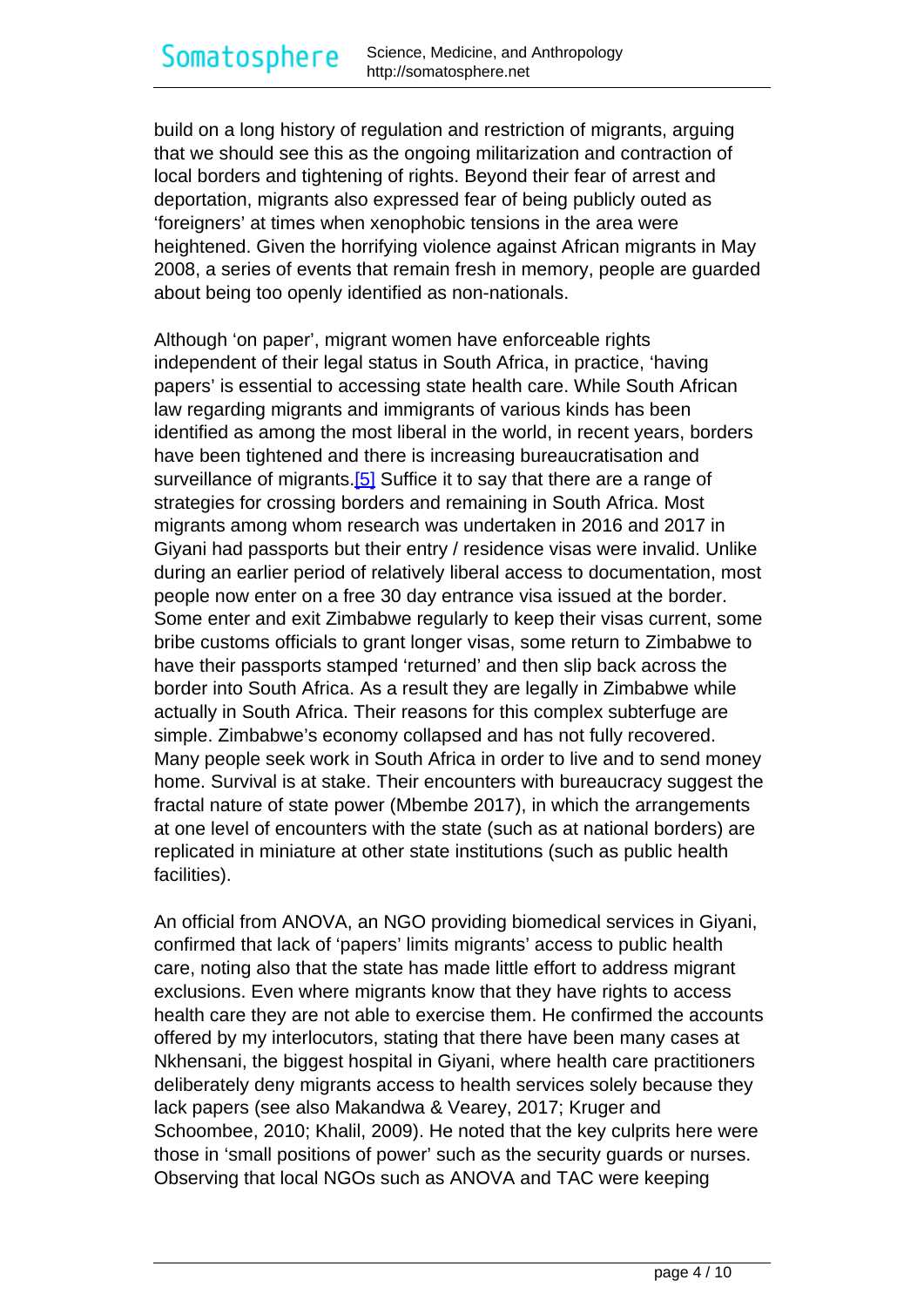records of medical failures, especially relating to obstetric care, he commented,

Sometimes migrant women, especially the pregnant [women], are not attended to or they are given student nurses to attend them which [is] risky because of their lack of experience. The challenges migrant women are facing are management oversight where the administration is failing practical policy implementation on ground.

Such episodes of medical exclusion and the hostile reception of female patients are suggestive of Chabal's notion of calculated violence; "the deliberate failure of government and state officials to discharge their duties" (Chabal 2009:153). The effect is to worsen the health shocks and risks experienced by migrant women especially those who are pregnant or with small children. Such health risks and shocks, which come atop the already complex and often traumatic experience of border crossings and residence in South Africa, compound the complexity of migrants efforts to 'make live' and suggest that the state is not always a willing partner in this biopolitics of life.

When medical exclusion impedes care, migrant patients tend to be diagnosed or treated late or not treated at all. Some may opt for privatised care, well into the development of illness, often when they are sicker. Care in this scenario is more expensive and treatment tends to be less effective. Private health care is costly; a GP visit costs between R350 and R450 (approximately USD 25-30). But private care is not the only option. Women migrants develop other strategies to obtain the treatment and medicines they may require. One of these is to make use of already existing networks, particularly those in local churches. Here, drawing on the social solidarities that churches generate and on the networks that their members hold, migrants are able to bypass some of the strictures of access to state resources. During one focus group discussion, women described health care practitioners who are compelled by the social obligations of relationships and the authority of pastors, to assist people whom, in other contexts, they might deny access to treatment. For example, some women said:

"Because we know that we have nurses in our church we can make use of their services. When we get sick we just call the pastor. The pastor will call the nurse to come and help. The pastor is respected and no one is bound to question his request."

Other women described cultivating relationships with host communities through churches and shared everyday activities. They couched this work in the socialities of everyday life in the chiShona idiom of hushamwari or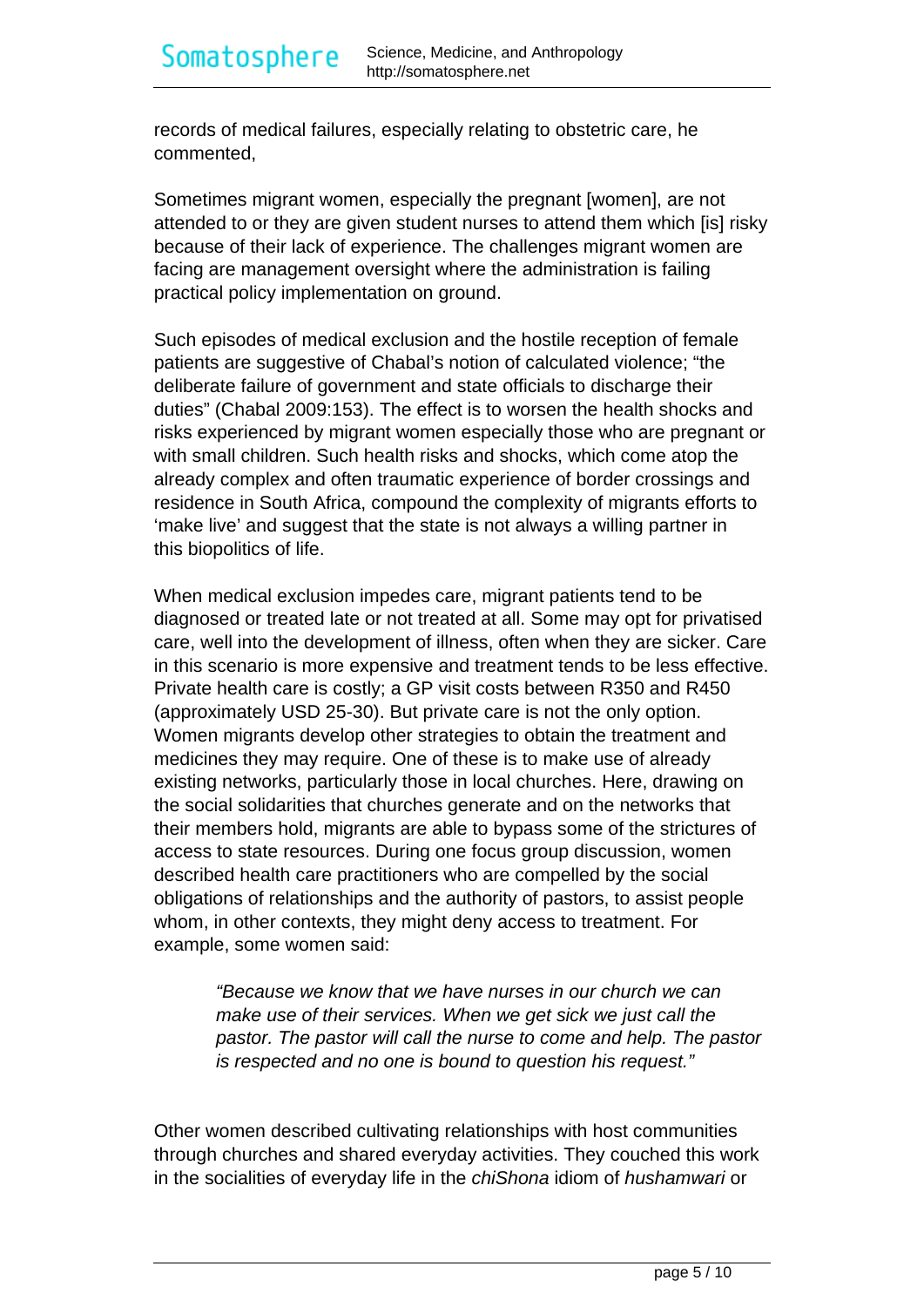<span id="page-6-0"></span>husahwira. This relationship is more than 'mere friendship': it describes a close, carefully cultivated bond based on mutual recognition, respect and assistance. A woman named Madhuve, for example, described how her adoption of key symbolic elements of local dress – the xibelani – had attracted the attention of a Tsonga-speaking nurse, who approved of this attempt at cultural assimilation. They struck up a connection that has helped Madhuve access medications via the nurse from the state institution that had denied her access. The nurse runs great risks in doing this: technically, her access to and distribution of state resources outside of state institutions is illegal.

Migrant women described these networks as 'vital connections', intending to convey the critically important nature of such relationships. We draw attention here to the second of term's meanings: the links are vital in that they are nourished and nourishing, creating sets of relationships that draw on and bypass the state and enable the endurance of life itself. Drawing on Francis Nyamnjoh's work (2015) on the significance of conviviality for what he calls 'frontier Africans', and Ross's formulation of a hyphenated version – con-viviality $[6]$  that seeks to emphasise the alertness to contingency that shapes everyday life for many, we argue that it is important to recognise the ways that living together can be productive of life somewhat independent – and partially in defiance of – some aspects of how the state operates.

#### **Conclusion**

We have shown that what is clear 'on paper' becomes considerably more opaque when experienced by those who do not 'have papers'. In the context of the radical decline in life possibilities in Zimbabwe, migrants seek means to sustain themselves and their families through networks in South Africa. While South African health policy is very progressive regarding migrant rights, particularly in its natalist stance, the research demonstrates that state institutions – even those that are legally obliged to provide services to migrants or at least not to discriminate against them – are considerably less welcoming than the legal frameworks within which health care is delivered suggests. Medical staff read the lack of papers as a sign of not-belonging and thence of exclusion from entitlements. Their responses vary from neglect to outright hostility. Forms of medical xenophobia proliferate. These are apparent in the treatment migrants report. It is also observed in their fears and the powers that inform them – of being unable to access health care; of unnecessary c-sections; of guards who refuse access to institutions to which migrants have rights. Migrants experiences are shaped by refusals and rumours. These difficulties are compounded by the ways that migrants slip beneath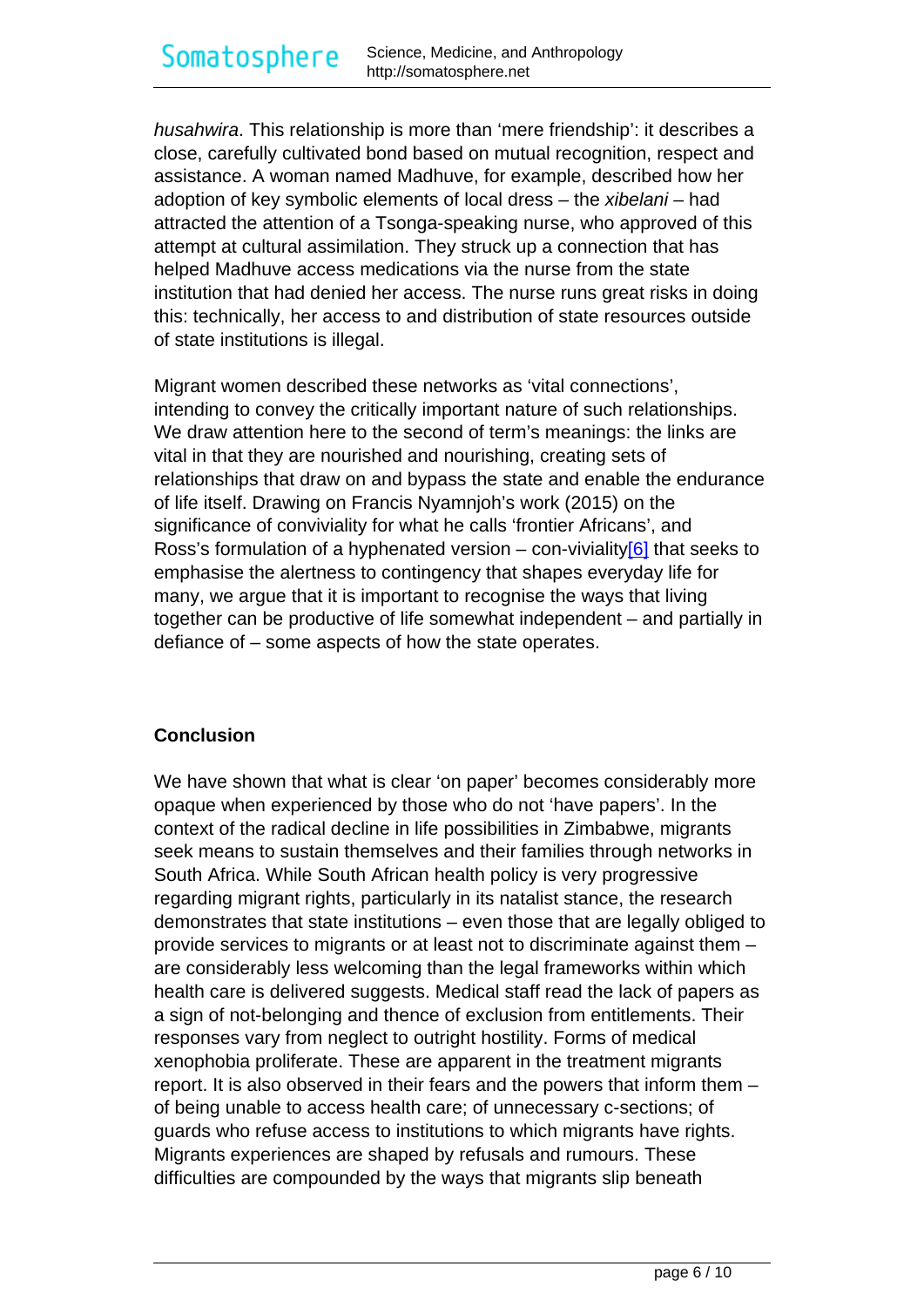regimes of visibility as they seek to go about their everyday lives unhindered by the state.

The result is twofold. One, migrant women who are entitled to public health care are unable to access it and may have to make use of private health care, despite the costs. Second, the same health care providers who have formally refused access to state institutions may be available to migrants through personal networks, such as those provided by membership in churches and through hushamwari relations. Here, we might see medical care as taking place in a religious and social register rather than a purely biomedical one. We suggest that the difference between what is 'on paper' and 'having papers' is critical but some instances can be mediated by access to other realms of the social.

[Tamuka Chekero](https://www.researchgate.net/profile/Tamuka_Chekero) is a Masters student in Anthropology at the University of Cape Town, where he is part of the research team in the Anthropology of the First Thousand Days. His work on migrant access to obstetric and reproductive health care builds on experience as a researcher for the Treatment Action Campaign in Limpopo Province, South Africa. [Fiona C.](http://www.anthropology.uct.ac.za/san/people/academic/ross) [Ross](http://www.anthropology.uct.ac.za/san/people/academic/ross) is Professor and Head of Anthropology at the University of Cape Town, where she holds an AW Mellon funded research chair and heads the research programme in The Anthropology of First Thousand Days.

#### **References**

Amit, R. (2010). Lost in the Vortex: Irregularities in the Detention and Deportation of Non-Nationals in South Africa. Report for FMSP. Johannesburg: Wits University.

Chabal, P. (2009). Africa: The Politics of Suffering and Smiling. London: Zed Books

Chadwick, R. 2016. Obstetric violence in South Africa. SAMJ. Vol. 106, No. 5: 423-4.

Crush, J. and Tawodzera, G. (2014). "Medical Xenophobia and Zimbabwean Migrant Access to Public Health Services in South Africa" Journal of Ethnic and Migration Studies 40:65570.

Human Rights Watch. (2009). **[Zimbabwe: Events of 2008.](https://www.hrw.org/world-report/2009/country-chapters/zimbabwe)** 

IOM. (2014). **[IOM Strategy Responds to Complex Migration Challenges in](https://southafrica.iom.int/news/iom-strategy-responds-complex-migration-challenges-southern-Africa)**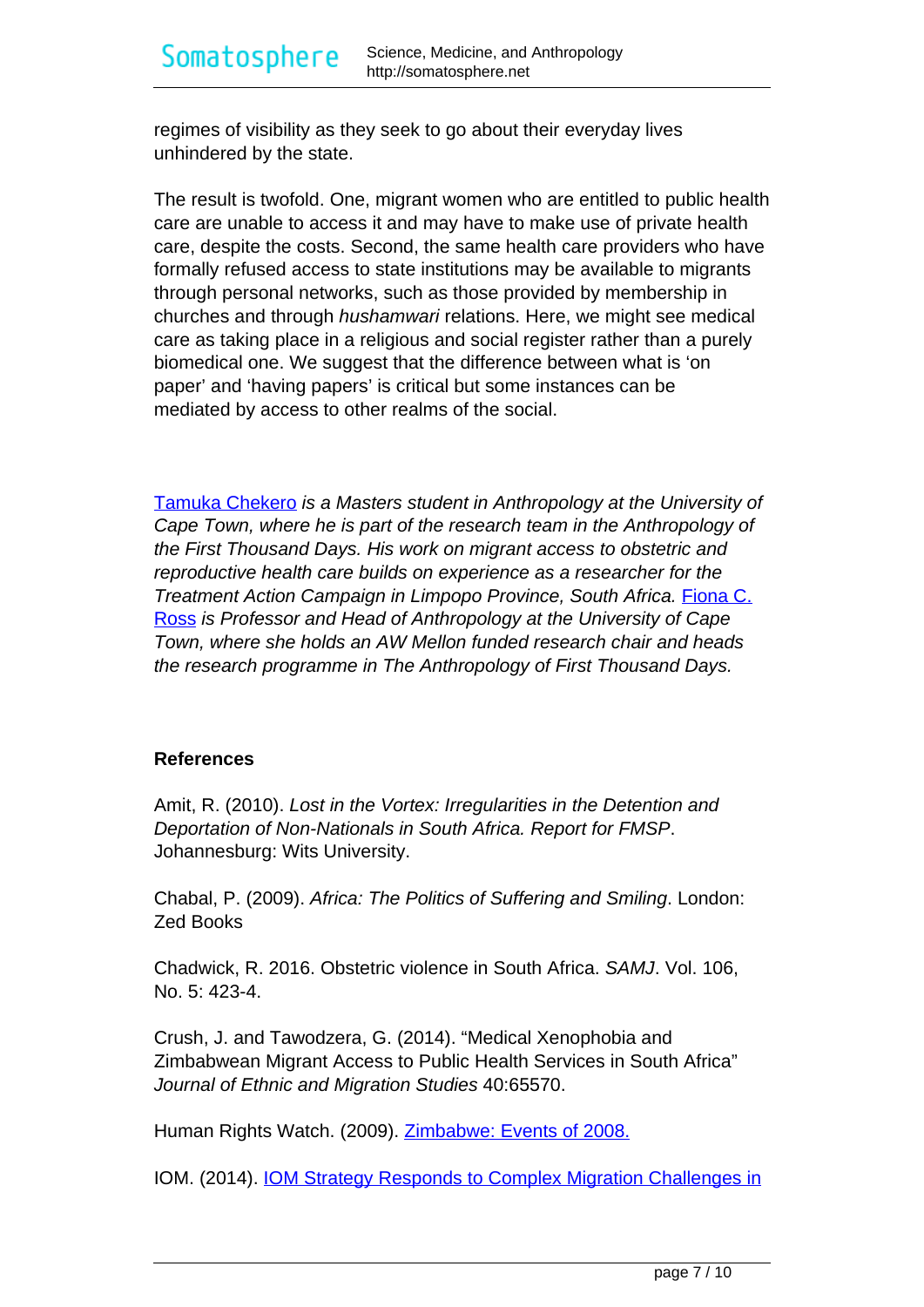## <span id="page-8-0"></span>[Southern Africa.](https://southafrica.iom.int/news/iom-strategy-responds-complex-migration-challenges-southern-Africa)

Khalil, D. D. (2009). "Nurses' Attitudes towards 'Difficult' and 'Good' Patients in Eight Public Hospitals." International Journal of Nursing Practice 15 (5): 437–443. doi:10.1111/j.1440- 172X.2009.01771.x

Kruger, L.-M., and C. Schoombee. (2010). "The Other Side of Caring: Abuse in a South African Maternity Ward." Journal of Reproductive and Infant Psychology 28 (1): 84–101. doi:10.1080/ 02646830903294979

Makandwa, T. & Vearey, J. (2017). [Giving Birth in a Foreign Land:](https://doi.org/10.1007/s12132-017-9304-5) [Exploring the Maternal Healthcare Experiences of Zimbabwean Migrant](https://doi.org/10.1007/s12132-017-9304-5) [Women Living in Johannesburg, South Africa](https://doi.org/10.1007/s12132-017-9304-5). Urban Forum 28: 75.

Mbembe, A. (2017). [Scrap the borders that divide Africans.](https://mg.co.za/article/2017-03-17-00-scrap-the-borders-that-divide-africans) Mail and Guardian, March 17, 2017.

Morreira Shannon (2015). "You can't Just Step from one place to Another". The socio-politics of illegality in migration from Zimbabwe to South Africa. Migration letters 14:67-78

Morreira, Shannon. (2016). Rights after Wrongs: Local Knowledge and Human Rights in Zimbabwe. Stanford, CA: Stanford University Press, 2016.

Nyamnjoh, F. (2015). Incompleteness: Frontier Africa and the Currency of Conviviality. Journal of Asian and African Studies. Vol 52 (3): 253-270

Ross, F. C. (2015). Raw Life and Respectability: Poverty and Everyday Life in a Post-apartheid Community. Current Anthropology, Vol. 56, No. S11: S97-S107

Vearey, J. (2014). [Healthy migration: A public health and development](http://www.samj.org.za/index.php/samj/article/view/8569/6230) [imperative for south\(ern\) Africa.](http://www.samj.org.za/index.php/samj/article/view/8569/6230) South African Medical Journal, [S.l.], v. 104, n. 10, p. 663-664, Jul. 2014. doi:10.7196/SAMJ.8569.

#### **Notes**

[\[1\]](#page-8-0) We use 'migrants' here to designate a broad category of non-citizens resident permanently or temporarily in South Africa. These may include people with formal refugee status, immigrants with legal rights to settle, those who have settled by crossing borders illegally, those who move between South Africa and Zimbabwe, and so on. If the legal category of migrant status matters, we designate this in the text.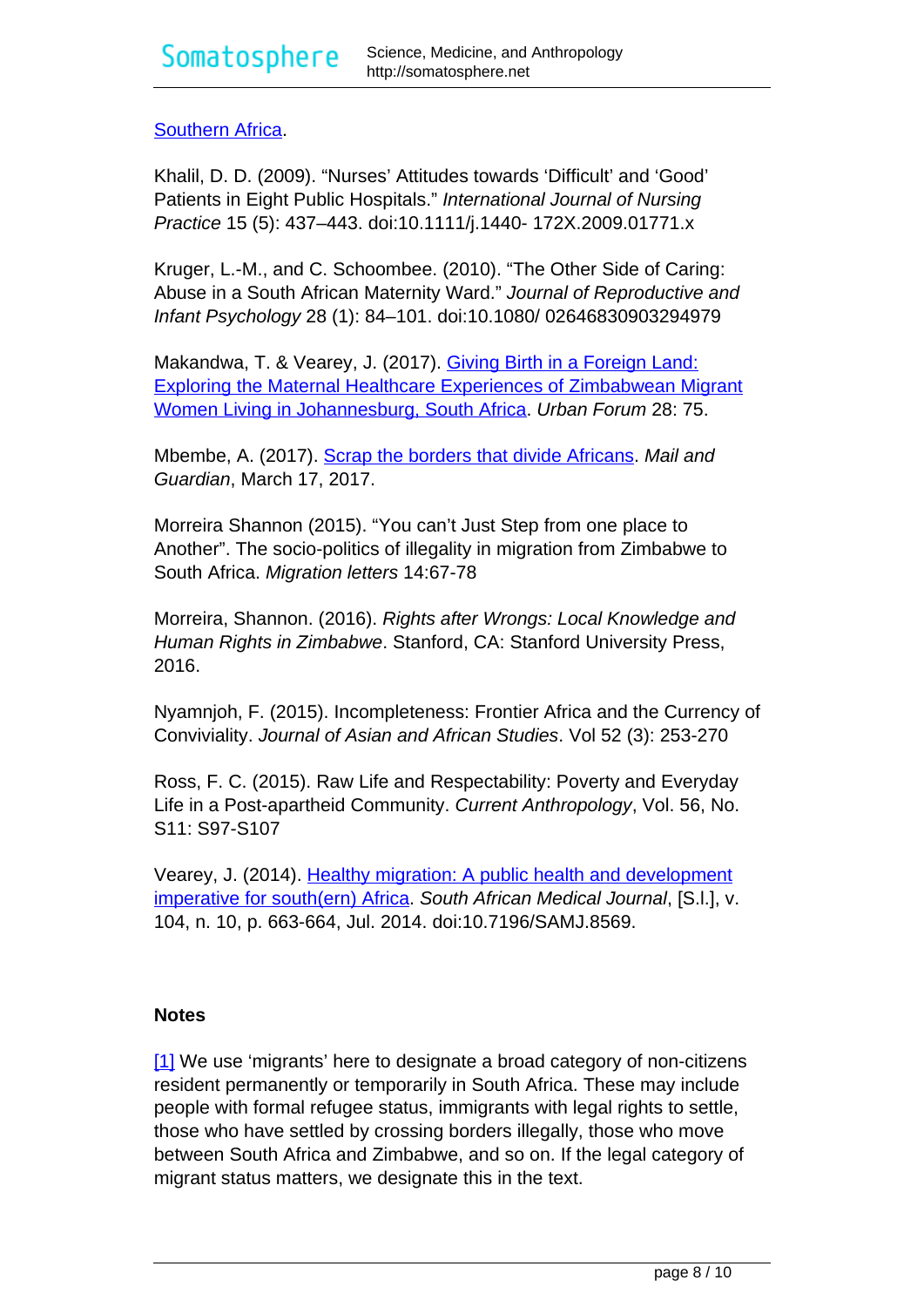<span id="page-9-0"></span>[\[2\]](#page-9-0) [http://iharare.com/woman-gives-birth-in-train/.](http://iharare.com/woman-gives-birth-in-train/) A google search on the woman's name

[\[3\]](#page-9-0) Makwerekwere is a derogatory South African term for foreigners

[\[4\]](#page-9-0) See also The National Health Act, section 4.3; The Refugee Act, section 27: summaries provided in a public announcement by Section 27: 'Access to health care for migrants' (20 June 2017), [http://section27.org.za/2017/06/public-announcement-access-to-health-car](http://section27.org.za/2017/06/public-announcement-access-to-health-care-for-migrants/) [e-for-migrants/](http://section27.org.za/2017/06/public-announcement-access-to-health-care-for-migrants/) accessed online 20 October 2017.

[\[5\]](#page-9-0) It is beyond the purview of this article to describe the complexities of Home Affairs' management of (im)migrants, especially those from Zimbabwe. Interested readers are referred to Morreira 2015 and 2016 for details.

[\[6\]](#page-9-0) Ross has developed the hyphenated term, describing con-viviality as 'an ethic that seeks to secure life, both life itself and "good life" as it is made through relationships. Used in this sense, con-viviality anticipates that being alive is at stake in social worlds and that it is accomplished alongside and through others. It does not necessarily anticipate peaceableness in or enjoyment of everyday relations … Rather, it extends a notion of alertness and liveliness to life's contingency. Con-viviality thus includes awareness of the limits of life making, including violence of many kinds—interpersonal, symbolic and structural (Ross, 2015: 100)

#### **AMA citation**

Chekero T, Ross F. 'On paper' and 'having papers': migrants navigating medical xenophobia and obstetric rights in South Africa. Somatosphere. 2017. Available at: http://somatosphere.net/?p=13847. Accessed October 25, 2017.

#### **APA citation**

Chekero, Tamuka & Ross, Fiona C.. (2017). 'On paper' and 'having papers': migrants navigating medical xenophobia and obstetric rights in South Africa. Retrieved October 25, 2017, from Somatosphere Web site: http://somatosphere.net/?p=13847

#### **Chicago citation**

Chekero, Tamuka and Fiona C. Ross. 2017. 'On paper' and 'having papers': migrants navigating medical xenophobia and obstetric rights in South Africa. Somatosphere. http://somatosphere.net/?p=13847